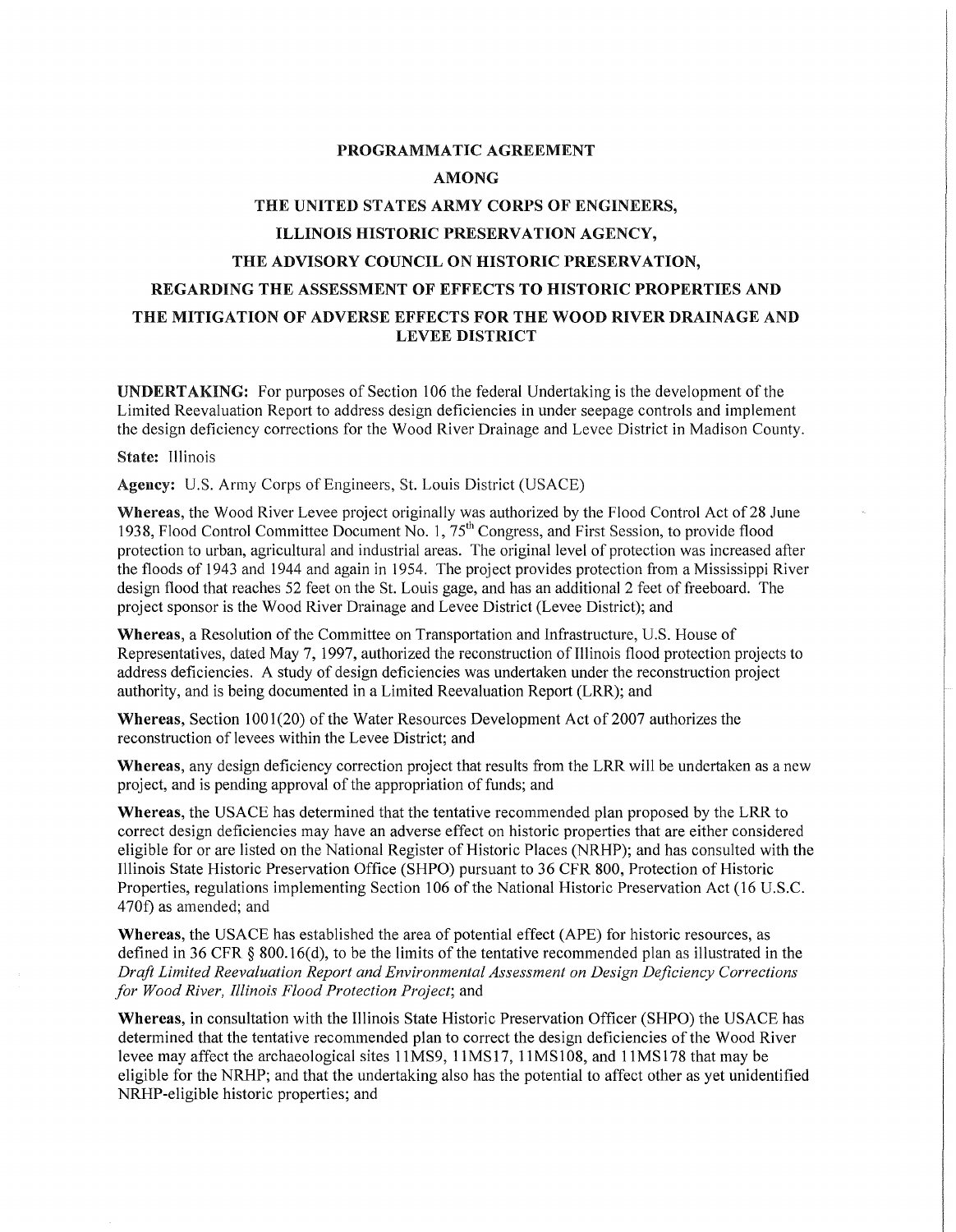**Whereas,** the USACE has notified the Advisory Council on Historic Preservation (ACHP) of the finding of adverse effect and the ACHP has chosen to participate in consultation to seek ways to reduce and mitigate adverse effects to historic properties in accordance to its regulations (36 CFR  $\S$  800) implementing Section 106 of the NHPA; and

**Whereas,** access to some properties, for the purposes of survey, has yet to be acquired leaving areas with unknown resources and the potential for historic properties; and

**Whereas,** the consulting parties agree that the full impacts of the design deficiency correction undertaking on historic properties cannot be fully determined until the final design has been completed; and

**Whereas,** Section 106 of the NHPA (16 U.S.C. §470 *et seq.)* provides definitions and procedures for consultation between federal agencies and Indian tribes with respect to federal undertakings; and that pursuant to NHPA Section  $101(d)(6)(B)$  [16 U.S.C. §470a(d)(6)(B)] and 36 CFR § 800.2(c)(2)(ii)(A), the USA CE has initiated consultation with Indian Tribes who either historically ceded lands in Illinois to the United States where the adversely affected historic property(ies) is situated, and/or that may attach traditional religious or cultural importance to the site(s); and

**Whereas,** these federally recognized Indian Tribes the USA CE has either consulted with, or provided the opportunity to consult with include the Absentee-Shawnee Tribe, the Eastern Shawnee Tribe, the Shawnee Tribe, the Cherokee Nation, the United Keetoowah Band of Cherokee, the Delaware Nation, the Delaware Tribe of Oklahoma, the Citizen Potawatomi Nation, the Forest County Potawatomi, the Match-e-be-nash-she-wish Potawatomi, the Hannahville Indian Community, the Nottawaseppi Band of Huron Potawatomi, the Pokagon Band of Potawatomi, the Prairie Band of Potawatomi, the Ho-Chunk Nation, the Winnebago Tribe of Nebraska, the Iowa Tribe of Kansas, the Iowa Tribe of Oklahoma, the Kickapoo Traditional Tribe of Texas, the Kickapoo Tribe of Oklahoma, the Kickapoo Tribe of Kansas, the Sac and Fox Nation of Oklahoma, the Sac and Fox Nation of Missouri, the Sac and Fox Tribe of Mississippi in Iowa, the Miami Tribe of Oklahoma, the Osage Nation, the Peoria Tribe, and the Quapaw Tribe of Oklahoma and these Tribes have been invited to sign the PA as a Concurring parties. The USA CE will provide all invited Indian Tribes with a copy of the Final Programmatic Agreement; and

**Whereas,** the USACE has invited the Wood River Drainage and Levee District, and the Southwest Illinois Flood Prevention District (project proponents) to participate in consultation and to sign this PA as signatories; and

**Whereas,** based on currently available information, construction of the undertaking within the tentative recommended plan will not affect any locations known to include Native American burials, funerary objects, sacred objects, or objects of cultural patrimony as defined in the Native American Graves Protection and Repatriation Act (NAGPRA) (25 U.S.C. 3001 *et seq.);* and

**Whereas,** the USACE, in accordance with 36 CFR § 800.2(d)(3), has used the agency's procedures for public involvement under the National Environmental Policy Act (NEPA) to inform the public of this undertaking and to solicit their views on historic properties and has distributed the LRR to appropriate state and federal agencies and to the public; and

**Now, therefore,** the USACE shall ensure that the following terms and conditions will be implemented in a timely manner and with adequate resources in compliance with the NHPA of 1966 as amended, through the execution and implementation of this Programmatic Agreement (16 U.S.C. §§ 470 *et seq.).*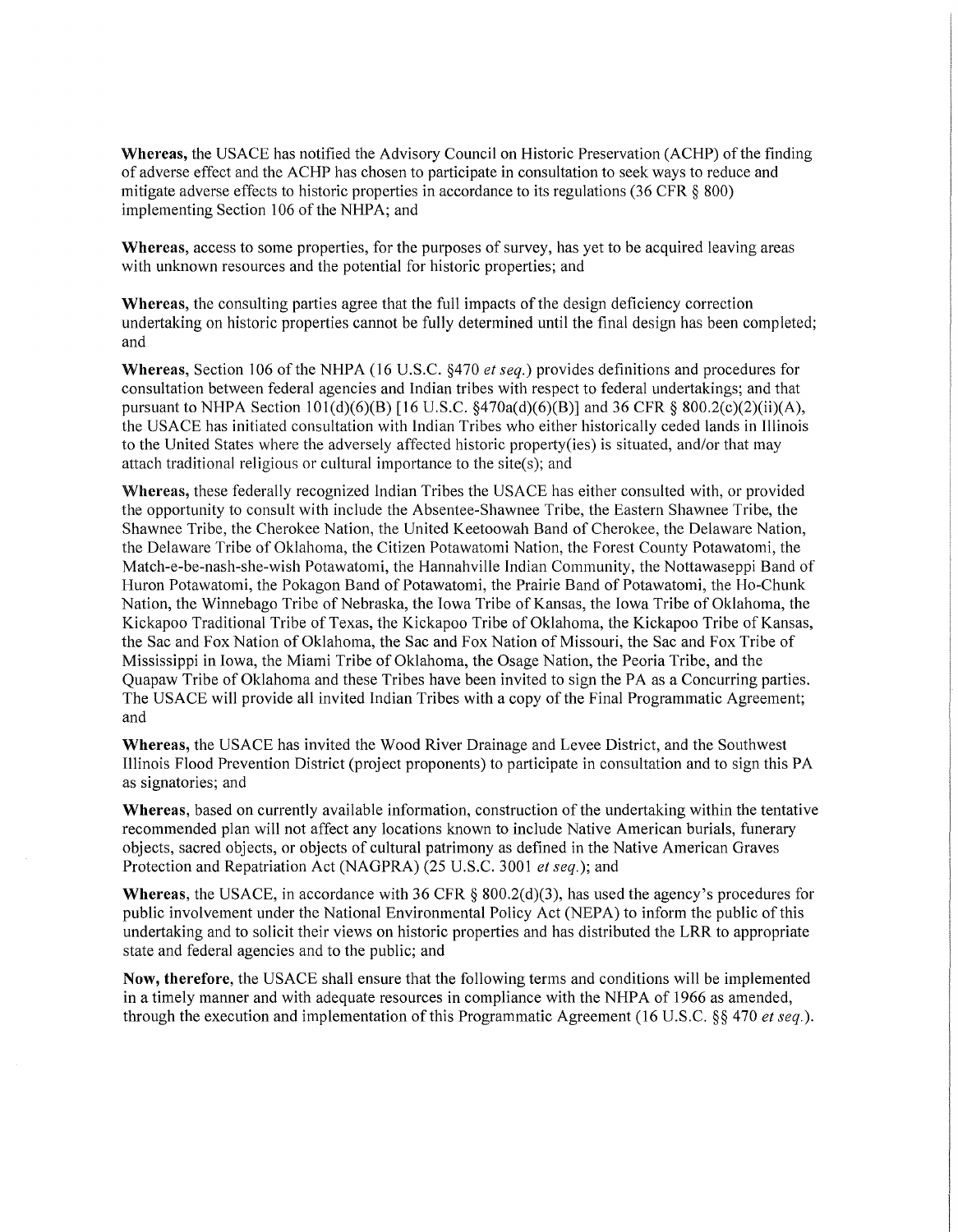### **STIPULATIONS**

The USACE will ensure that the following stipulations are carried out prior to taking any action that could adversely affect a National Register-eligible historic property:

The historic property investigations will use a phased process, as specified in Sec. 800.4(b)(2), to identify and evaluate archaeological sites, evaluate the effects of the proposed undertaking on NRHPeligible historic properties, and mitigate the adverse effects of the project on NRHP-eligible historic properties that cannot be avoided. The following measures have or will be carried out:

\_,,-~---

- I. Consultation
	- A. The USACE shall consult with the SHPO and with Indian Tribes to determine and document the APE, review existing information on historic sites within the APE, seek appropriate information from concurring parties, other individuals, organizations, and historic societies likely to have knowledge of, or concerns with, cultural resources sites in the area, and identify issues relating to the undertaking's potential effects on archaeological sites.
	- B. The USACE shall enter into government-to-government consultation with Indian Tribes that attach religious and cultural significance to archaeological properties that may be affected by the undertaking.
	- C. The USACE, in coordination with lllinois SHPO, will continue efforts during the duration of this Agreement to identify other parties with demonstrated interests in preservation issues and invite them to participate as consulting parties.
	- D. The USACE shall take the steps necessary to identify historic and archaeological sites within the APE, based on the information gathered while determining the scope of identification efforts, and in consultation with the SHPO and any Indian tribe that might attach religious and cultural significance to properties within the APE.
	- E. The USACE shall apply the NRHP Criteria (36CFR part 63), in consultation with the SHPO and any Indian tribe that attaches religious and cultural significance to identified properties, and guided by the Secretary's Standards and Guidelines for Evaluation in evaluating properties identified within the area of potential effects that have not been previously evaluated for NRHP-eligibility.
	- F. The USACE shall provide Indian Tribes with copies of all plans, determinations, and findings provided to the SHPO to assist the Indian Tribes in identifying activities that may be of interest.
- II. Identification, Evaluation and Assessment of Effects Determinations
	- A. The USACE shall undertake archaeological testing (Phase II investigations to evaluate integrity and significance) to assess the NRHP-eligibility of those sites requiring further evaluation.
	- B. If the USACE determines that any NRHP Criteria are met and the SHPO agrees, the property shall be considered eligible for the National Register for Section 106 purposes. If the USACE determines that the criteria are not met and the SHPO agrees, the property shall be determined not eligible. If the USACE and the SHPO disagree, or the Council so requests, the USACE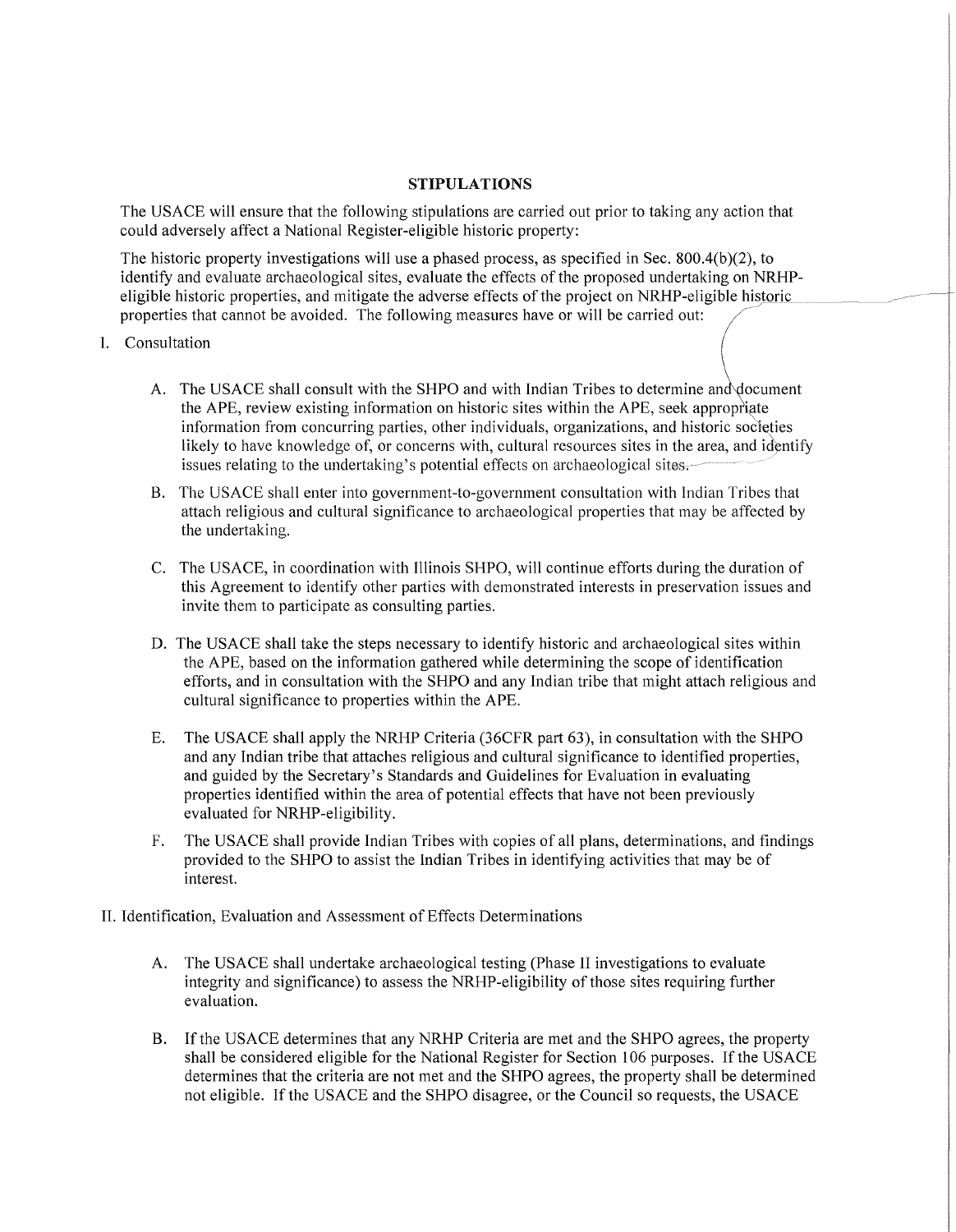shall obtain a determination of eligibility from the Secretary of the Interior pursuant to 36 CFR part 63. If an Indian tribe that attaches religious and cultural significance to a property off tribal lands does not agree, it may ask the Council to request USACE to obtain a determination of eligibility.

- C The USACE, in consultation with the SHPO and any Indian tribe that attaches religious and cultural significance to identified archaeological sites, shall apply the criteria of adverse effect to archaeological sites within the APE. USACE shall consider any views concerning such effects that have been provided by consulting parties, property owners, and the public.
- D. The USACE shall consult with the SHPO and other parties, to develop and evaluate alternatives to or modifications in the undertaking that could avoid, minimize, or mitigate adverse effects on National Register-eligible sites or architectural resources.
- E. The USACE shall ensure that a determination, finding, or agreement is supported by sufficient documentation to enable any reviewing parties to understand its basis.
- F. The results of the Phase II archaeological investigation of sites and portions of sites located within the APE, as well as reports resulting from testing undertaken to identify deeply buried sites and historic properties in areas not previously surveyed, will be submitted to the SHPO for review and the consulting Indian tribes will be provided results related to adversely affected NRHP-eligible Native American archaeological sites.
- G. Where adverse effects cannot be avoided, the USACE shall consult with the SHPO, the Concurring Tribes, and other consulting parties to resolve the adverse effects, consistent with Standard Mitigation Measures (Appendix A) consistent with Illinois Historic Preservation Agency documentation requirements and the Illinois State Agency Historic Resources Protection Act, and with guidance provided in 36 CFR § 800.6, through the implementation of Archaeological Data Recovery Plan(s) developed in accordance with the Advisory Council on Historic Preservation's (Council) *"Recommended Approach for Consultation on the Recovery of Significant Information for Archaeological Sites"* (64 FR27085-87 published in the *Federal Register* on May 18, 1999) Council's *Handbook on Treatment of Archaeological Properties*  and the *Secretary of the Interior's Standards for Archaeological Documentation;*
- H. The signatories shall ensure that all determinations, finding, or agreements made pursuant to this PA are supported by sufficient documentation to enable any reviewing party to understand their basis.
- I. The USACE shall ensure that reports on archaeological data recovery carried out pursuant to this agreement are provided to the SHPO, and the Concurring Indian tribes, and other consulting parties.
- J. The USACE shall ensure that all materials and records resulting from archaeological investigations conducted under terms of this PA from USACE owned or administered fee-title lands are curated at an appropriate curation facility in accordance with 36 CFR Part 79 and subject to its contract with the curation facility. The USACE currently has a contract with Illinois State Museum Society to store collections at its Springfield, Illinois location.
- III. Unanticipated Discoveries and Effects
	- A. The signatories recognize that Native American skeletal remains, associated or unassociated funerary objects, sacred objects, and objects of cultural patrimony (Cultural Items) that may be discovered or excavated during archaeological survey, testing, or data recovery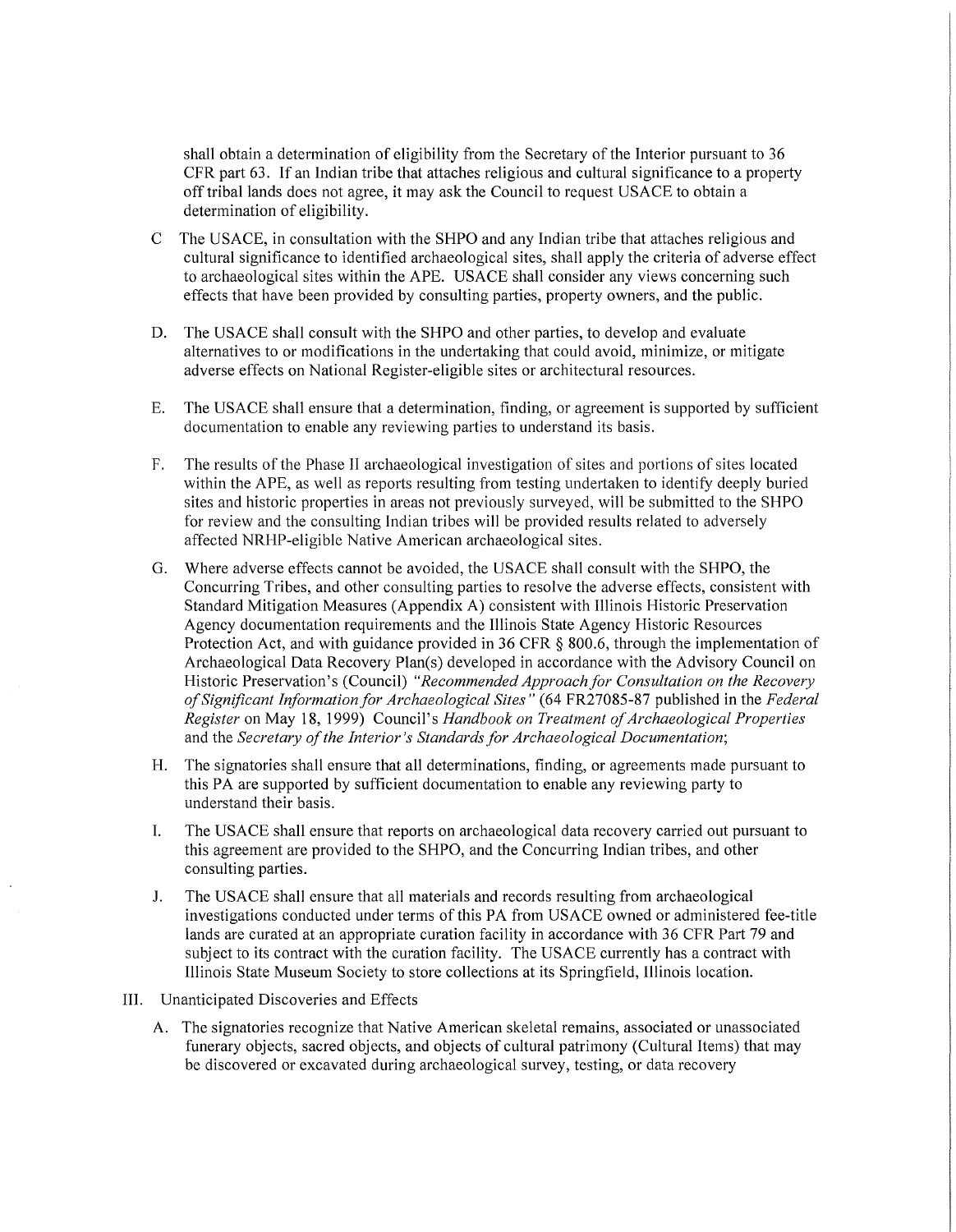investigations on federal land are subject to the NAGPRA. The land managing federal agency shall assume responsibility for compliance with the NAGPRA related to this undertaking.

- B. The USACE recognizes that any human remains (other than for a crime scene) that may be discovered or excavated during archaeological survey, testing, or data recovery excavations on non-federal land are subject to Human Skeletal Remains Protection Act (Illinois Comp. Stat. Ann. 20 ILCS 3440/0:01, et seq.). The USACE in consultation and concurrence with the SHPO and Indian Tribes shall monitor the excavation and handling of any such human remains to ensure that they are treated in accordance with the SHPO's instructions and in accordance with procedures agreed to among the Indian Tribes the USACE and the SHPO.
- IV. PA Amendment, Dispute, and Termination clauses
	- A. Amendments: Any signatory or interested party to this Agreement may propose to the signatories that it be amended, whereupon the signatories will consult in accordance with 36 CFR  $\S$  800.6(c)(7) to consider such an amendment.
	- B. Dispute resolution:
	- 1. Except for the resolution of eligibility issues, should the Illinois SHPO, Indian Tribes, or members of the public disagree on the implementation of the provisions of this Agreement, they will notify the USACE, who will seek to resolve such objections through consultation.
	- 2. If the dispute cannot be resolved through consultation, the USACE shall forward all documentation relevant to the dispute to the ACHP, including any proposed resolution identified during consultation. Within seven (7) days after receipt of all pertinent documentation, the ACHP may:
		- a. Provide the USACE with recommendations to take into account in reaching a final decision regarding the dispute; or
		- b. Notify the USACE that it will comment pursuant to 36 CFR § 800.7(c) and provide comments within forty-five (45) days.
	- 3. Any recommendation or comment provided by the ACHP will be understood to pertain only to the subject of the dispute, and the USACE's responsibilities to fulfill all actions that are not subject of the dispute will remain unchanged.
	- 4. If the ACHP does not provide the USACE with recommendations or notification of its intent to provide comments within seven (7) days, the USA CE may assume that the ACHP does not object to its recommended approach and it will proceed accordingly.
	- C. Termination of PA: Any Signatory to this Agreement may terminate it by providing sixty (60) days notice to the other parties, provided that the parties will consult during the period prior to the termination to seek agreement on amendments or other actions that will avoid termination. In the event of termination of this Agreement by the SHPO, the USACE shall comply with the provisions of 36 CFR  $\S$  800.6(c)(8).
	- D. Duration of PA: This Agreement will terminate if its terms are not carried out within ten (10) years from the date of the last signature on this Agreement. Prior to such time, the USA CE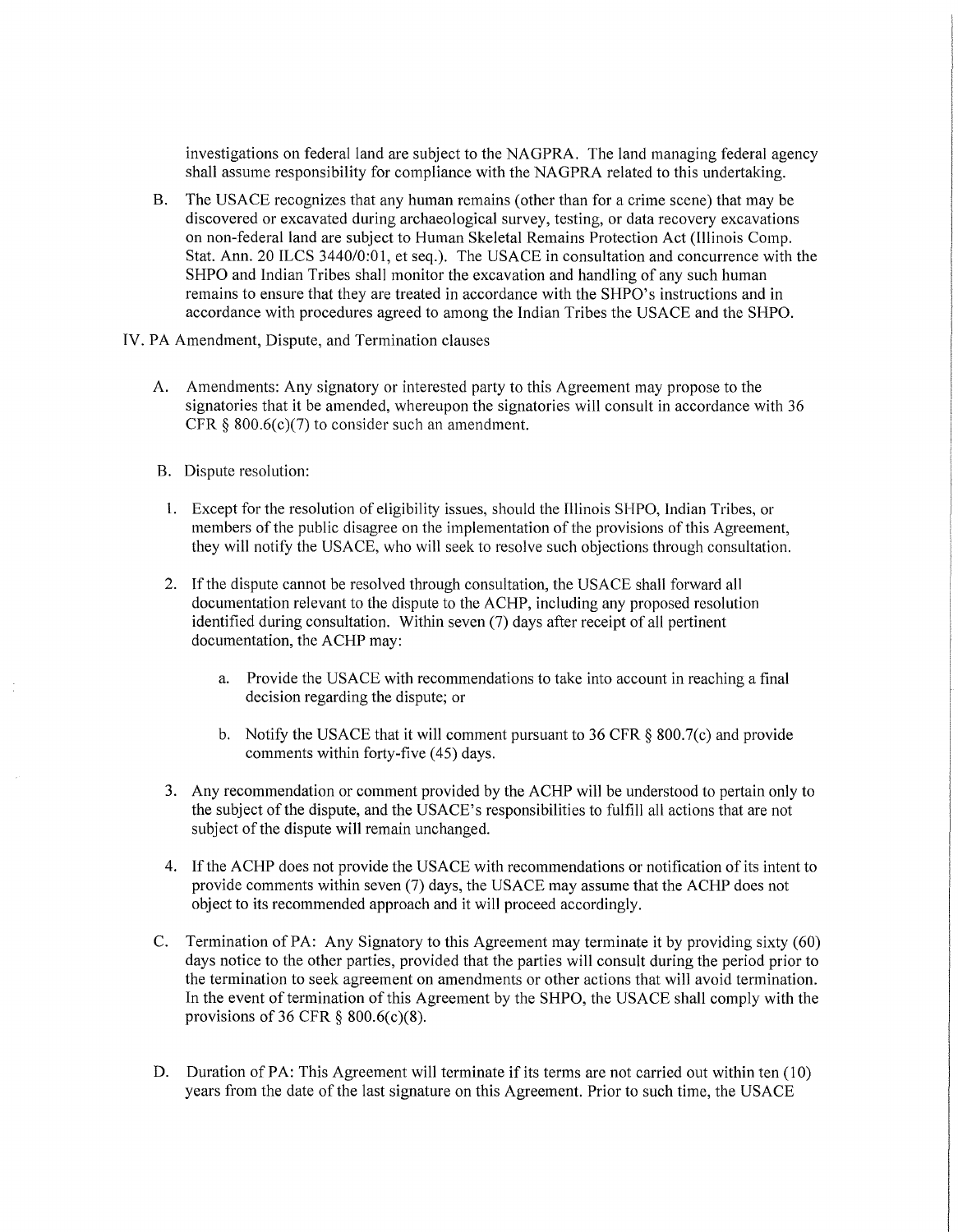may consult with the other signatories to reconsider the terms of the Agreement, amend it in accordance with Stipulation V.A., or agree that it should continue in force for a period of years to be determined at that time.

- E. Annual Report: An annual letter report will be produced each January by the USACE and provided to all the parties to this agreement including the Indian Tribes apprising signatories and concurring parties of the status of the project.
- F. Anti-Deficiency Act: The stipulations of this Agreement are subject to the provisions of the Anti-Deficiency Act (31 United States Code [U.S.C.] Sec. 1341). If compliance with the Anti-Deficiency Act alters or impairs the USACE's ability to implement the stipulations of this agreement, the USACE will consult in accordance with the amendment and termination procedures found in this Agreement.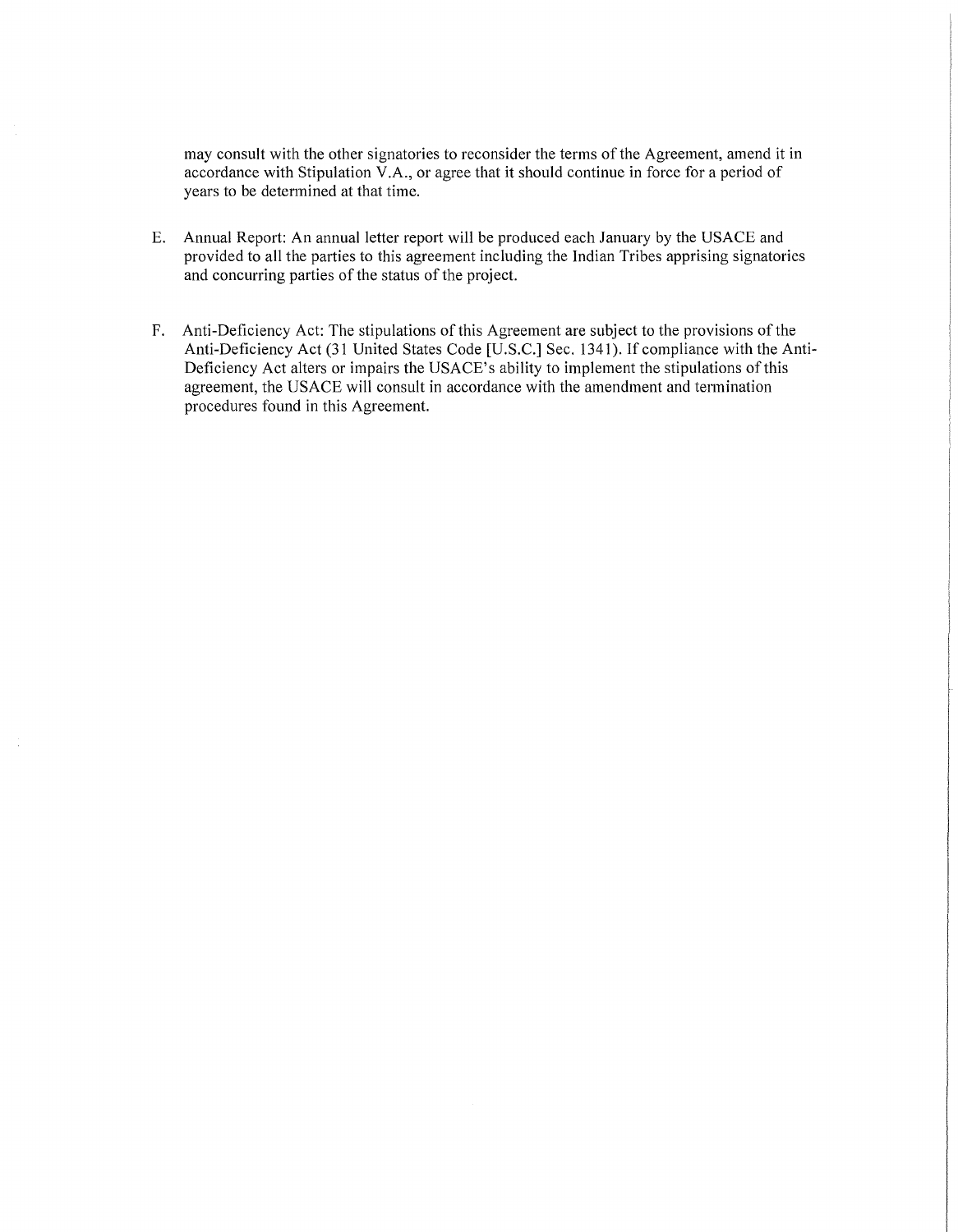## PROGRAMMATIC AGREEMENT **AMONG THE UNITED STATES ARMY CORPS OF ENGINEERS, ILLINOIS HISTORIC PRESERVATION AGENCY,** THE ADVISORY COUNCIL ON HISTORIC PRESERVATION, REGARDING THE ASSESSMENT OF EFFECTS TO HISTORIC PROPERTIES AND THE MITIGATION OF ADVERSE EFFECTS FOR THE WOOD RIVER DRAINAGE AND **LEVEE DISTRICT**

Execution of this Programmatic Agreement and implementation of its terms evidences that the USACE has taken into account the effects of the undertaking upon historic properties and has afforded the ACHP an opportunity to comment.

Signatory:

United States Army Corps of Bugineers:

Bv: Christopher<sup>7</sup> G. Hall

Date: 30 AUG 2011

reCotonel, U.S. Army District Commander

Signatory:

**Illinois State Historic Preservation Officer:** 

'• / *(\_ / i* . ' *1* c-·7· *1·* \_;, */* ;c ( By1 -l , ~ , LL ~-- . / *r* .... ~- ~-

Amie<sup>E</sup>. Haaker Deputy State Historic Preservation Officer Illinois Historic Preservation Agency

Signntory:

Advisory Council on Historic Preservation:

 $By:$ 

John M. Fowler Executive Director Advisory Council on Historic Preservation

2 Date: *Lucq, 29, 2011* 

Date: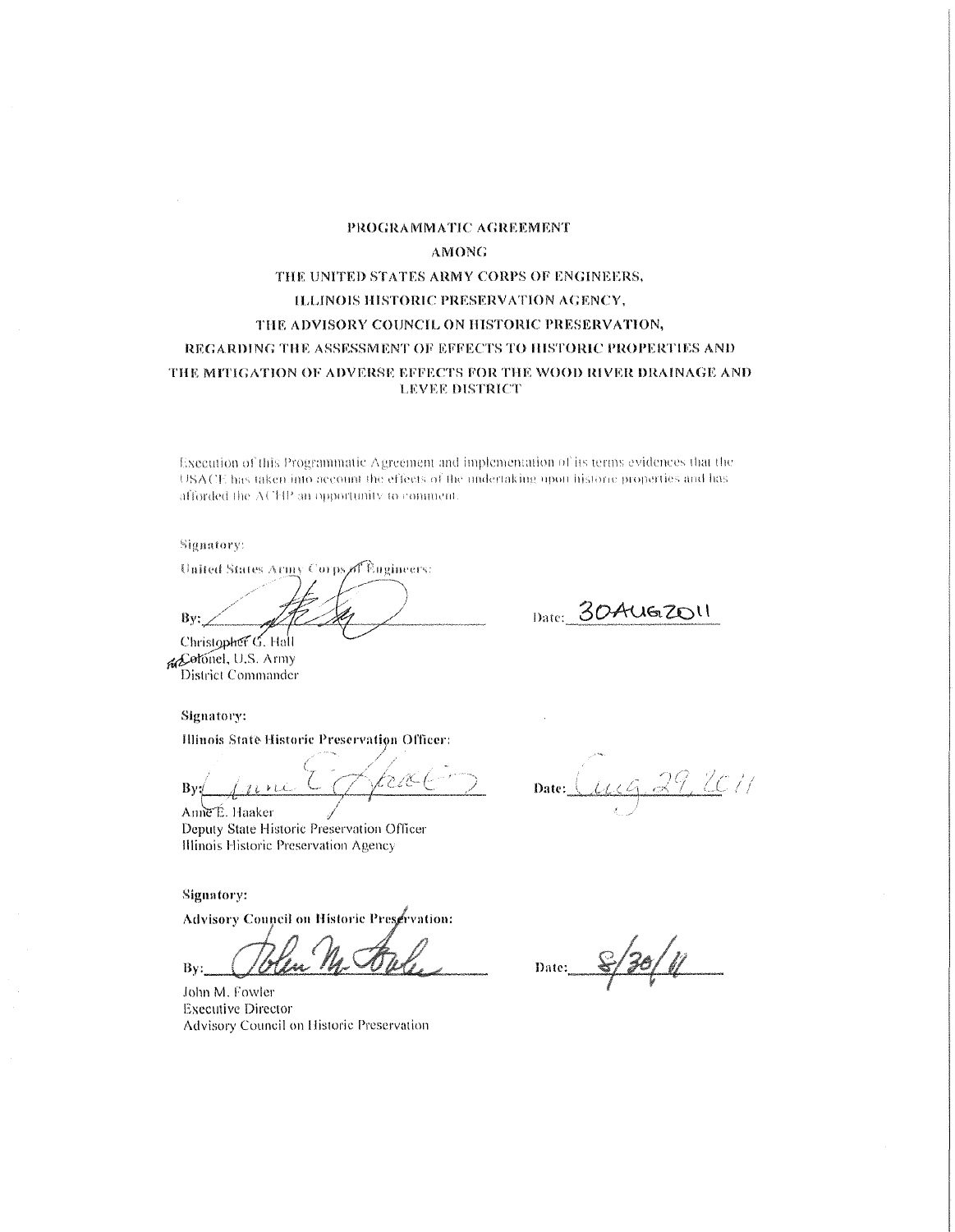# **PROGRAMMATIC AGREEMENT AMONG THE UNITED STATES ARMY CORPS OF ENGINEERS, ILLINOIS HISTORIC PRESERVATION AGENCY, THE ADVISORY COUNCIL ON HISTORIC PRESERVATION, REGARDING THE ASSESSMENT OF EFFECTS TO HISTORIC PROPERTIES AND THE MITIGATION OF ADVERSE EFFECTS FOR THE WOOD RIVER DRAINAGE AND LEVEE DISTRICT**

Execution of this Programmatic Agreement and implementation of its terms evidences that the USACE has taken into account the effects of the undertaking upon historic properties and has afforded the ACHP an opportunity to comment.

**Concurring Party:** 

**Osage Nation:** 

**By: \_\_\_\_\_\_\_\_\_\_\_\_\_\_ \_** 

**Date: \_\_\_\_\_\_\_\_ \_** 

John D. Red Eagle Chief Osage Nation

**Concurring Party:** 

**United Keetoowah Band of Cherokee:** 

**By: \_\_\_\_\_\_\_\_\_\_\_\_\_\_ \_** 

**Date: \_\_\_\_\_\_\_\_ \_** 

George Wickliffe Chief United Keetoowah Band of Cherokee Indians in Oklahoma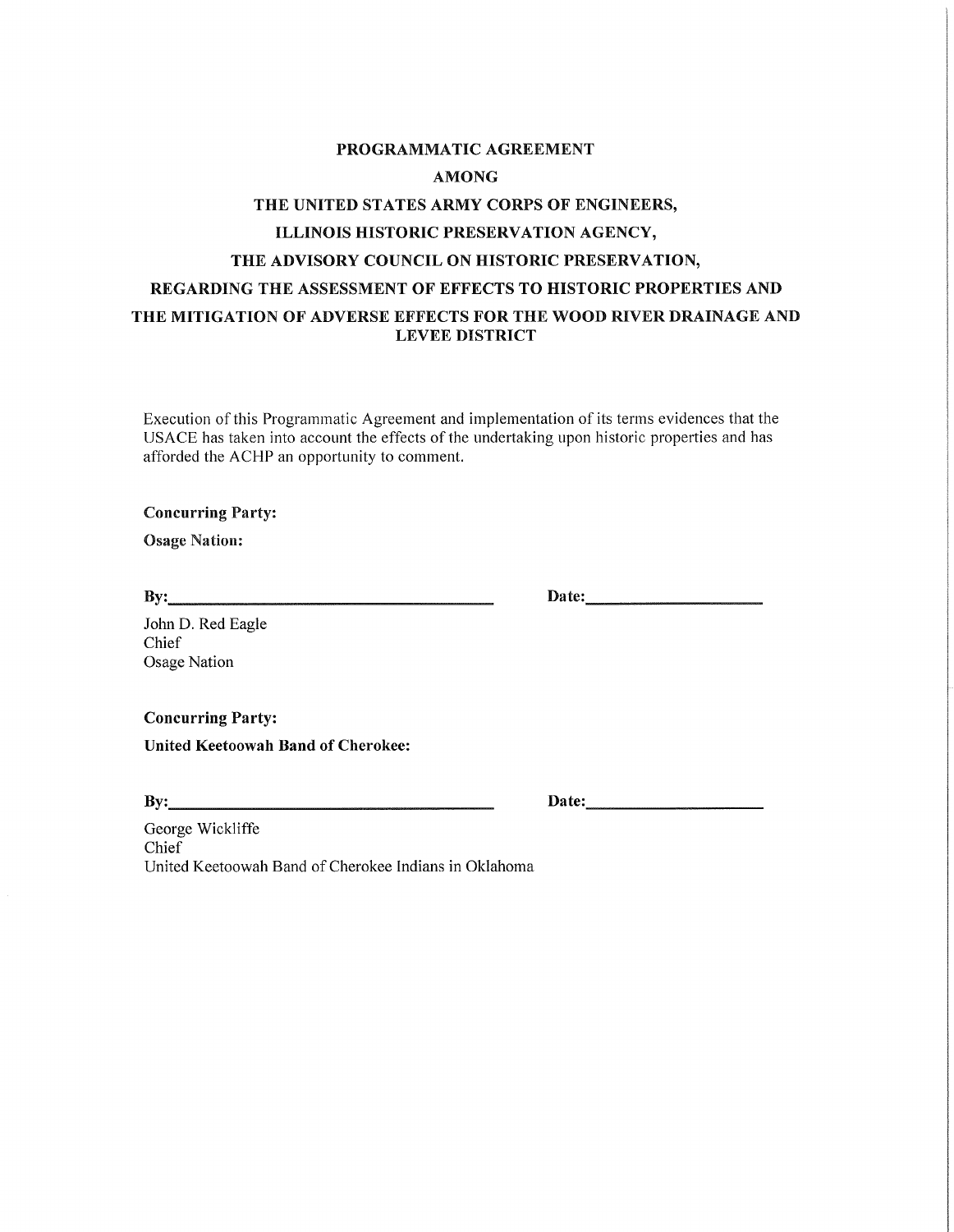# PROGRAMMATIC AGREEMENT AMONG THE UNITED STATES ARMY CORPS OF ENGINEERS, ILLINOIS HISTORIC PRESERVATION AGENCY, THE ADVISORY COUNCIL ON HISTORIC PRESERVATION, REGARDING THE ASSESSMENT OF EFFECTS TO HISTORIC PROPERTIES AND THE MITIGATION OF ADVERSE EFFECTS FOR THE WOOD RIVER DRAINAGE AND LEVEE DISTRICT

APPENDIX A

### **Standard Mitigation Measures for Individual Historic Properties**

- 1. If the USACE or SHPO determine that a nondemolition project meets the ACHP's Criteria of Adverse Effect, it shall consult with the SHPO to determine whether the historic properties should be treated in accordance with the Standard Mitigation Measures outlined herein. The USACE shall submit the following documentation to the SHPO for review:
	- a. Location information, including maps, of the property/site.
	- b. Background documentation to include an analysis of alternatives:
		- i. For rehabilitation, include an explanation of why treatment to *Standards* is neither prudent nor feasible.
		- ii. For rehabilitation projects, 35mm photographs of each existing elevation and any significant architectural feature or elements. For new construction projects, 35mm photographs of the National Register listed/eligible structures which will be adversely affected by the project.
		- iii. For new construction, include an explanation of why plans and specifications cannot be developed to meet the Standards.
	- c. Comments and recommendations from the USACE.
	- d. An analysis of alternatives that were considered.
	- e. Its proposed Standard Mitigation Plan for the historic properties, prepared in accordance with State and Federal guidelines outlined in Stipulation ILG. of this Agreement, or a statement of other mitigation actions, if any are proposed, and why.
	- f. A brief description of measures taken to solicit the views of the public and the comments received.
- 2. The SHPO will review the documentation submitted by the USACE, and, within 30 days ofreceipt, concur, object, request additional information, submit its own mitigation plan proposal to the USA CE for its review and approval, or notify the USACE of its determination that its proposed Standard Mitigation Plan is not appropriate.